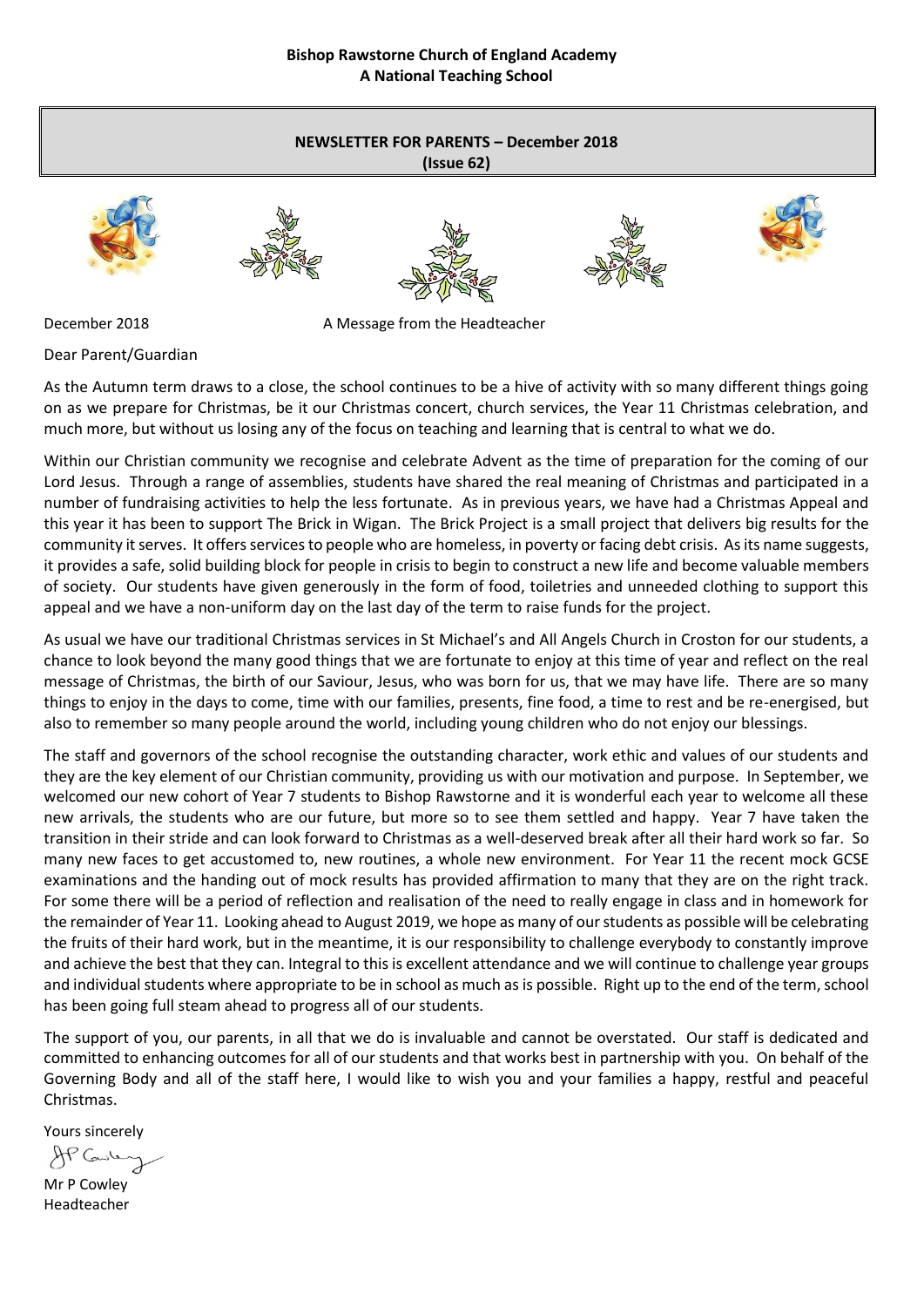#### **MUSIC DEPARTMENT**

Over the last term the Music department have held a solo and ensemble in which students from Year 7 – Year 11 performed. This was very well received by all the parents that attended and it was excellent to see such a wide variety of instruments on show.



As well as the solo and ensemble concert, we also represented the school at a Christmas concert in Hesketh Bank at Beaconsall Church in aid of the Friends of Beaconsall Church. This was again another opportunity for the students to enhance and showcase their performance skills.

The Christmas concert was held at school on Thursday 13 December. We were delighted to welcome Trinity & St Michael's to take part in the concert. They wrote their own song and also performed a song with the combined choirs of Bishop Rawstorne, and we heard from the Academy Choir, Upper School Choir, Band and Broodwind group. The talent that was on show throughout the evening was incredible and all students that took



part performed so well.

Two students played the 'Last Post and Reveille' as part of the school's Remembrance service, and did a superb job. Not only did they perform in school, they provided this for

Croston village and also in Wrightington.

#### **CHARITY**

#### **Bishbucks for Macmillan**



Once again we held a very successful Bishbucks event supporting Macmillan Cancer Relief. Staff enjoyed hot drinks and cakes delivered to



their rooms whilst students purchased hot chocolate and sweet treats at break time. The Year 7 bakers had a great time on the Thursday evening making the cakes and their parents were invited in for an informal 'Meet Other Parents' on the Friday too. All in all a great event which raised over £3,000!

#### **PENNY JARS**

All students listened to an assembly earlier on in the term about the importance of pennies and how small amounts, when put with other small amounts, can mount up into larger amounts. All tutor groups now have a 'penny jar' in their tutor rooms and are being encouraged to put into it



1p, 2p and 5p pieces. So far we have raised over £200 – a great amount. The appeal finished on 14 December and students are being asked to nominate charities for this money to go to.

#### **CHILDREN IN NEED**

Well done to Years 7 and 8 who were challenged to do a sponsored event for Children in Need. Many students took part and did things such as cake bakes, sponsored bike rides, sponsored swim and sponsored readathons! It was fabulous to see children organising their own events and taking part in these. The total raised was £1,177!!!. A great amount for this very worthwhile charity.

#### **CHRISTMAS APPEAL 2018**

On 5 December we launched our annual Christmas appeal. Parents will have received

letters about this and there is more information on the website and Facebook page. As last year we will



be supporting The Brick – Wigan's homeless charity. Students can wear their own clothes and are asked for a donation of £1 **plus** a packet of food or toiletry item on the last day of term – 21 December.

From 10 December there will be a collection box in the school Foyer should you wish to donate more items, or just send these in on the last day of term. Please give what you can for this very worthwhile cause.

#### **REMEMBRANCE SERVICES**

On Friday 9 November, the school held its Remembrance Services at St Michael's Church. Students laid wreaths on behalf of each year group



and the last post was played to remember those soldiers from the First World War as part of our commemoration of the centenary of the end of this war.

Lauren Dobson, Liam Hardman, Emily Bannister and Kim Harrison took part in the local community's Remembrance Service on Sunday 11 November. Lauren and Liam laid wreaths on behalf of the school, whilst Emily and Kim played the last post during the services.

This year's poppy knitting has again been successful, with the addition of purple poppies, as suggested by a Year 8 student, in aid of the war horses and other animals who gave their lives in the conflict. £75 was raised for the British Legion.

The Art department also collaborated with Year 6s on Open Evening, painting poppies which were displayed in the foyer during remembrance week……a mini poppy wall.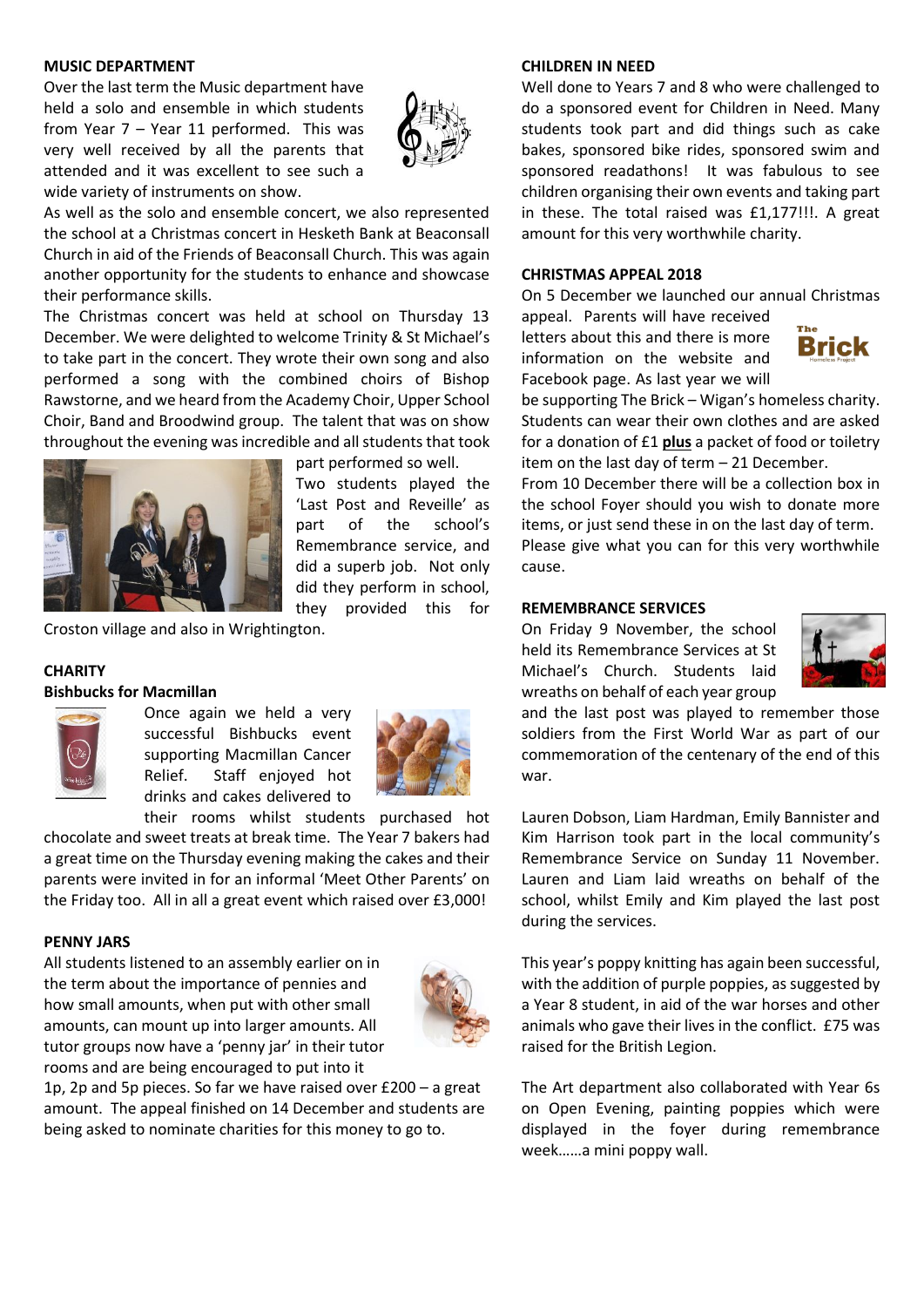Our current Year 8s were busy last Summer term creating bunting with paint and fabric to represent the Christian values of our school, and these are now proudly displayed in the main corridor down to the gym. This has received lots of positive feedback. The Christian values



tree mural is also on this corridor, and every member of the school has autographed a leaf with the date they started at Bishops. This has been hugely popular as a testament to our school community. The tree will grow over the years as new names are added.

#### **YEAR 11 – KRAKOW TRIP**

In October, 44 students took part in an educational visit to Krakow, Poland. During the visit, students visited Auschwitz-Birkeneau concentration camp, had a tour of the Jewish Quarter and

the area where the Jewish



Ghetto was situated during WWII, visited Oscar Schindler's factory, and met an Auschwitz survivor. The students were a credit to the school throughout the trip and took away some fantastic experiences and memories.

#### **HOLOCAUST SURVIVOR WEBCAST – YEAR 9**

In January, Year 9 will watch a webcast of a talk from a Holocaust survivor as part of the school's Holocaust Memorial Day commemorations.

#### **GREEN POWER TRIP TO AINTREE**

In September members of the STEM Club spent a day at Aintree racing the kit car. They achieved  $3<sup>rd</sup>$  place overall and received their first trophy. Congratulations to the following who took part: Alban



McGuinness, Cameron Evans, Catrian Evans, Alicia Turner, Tariq Fenemore, Oscar Williams, David Spiby, Jake Dickinson, Adam Culshaw, Tom Gouldsbrough and Luke Falkingham

#### **COMPUTER SCIENCE & ENGINEERING TRIP, BERLIN**

In October, students from Computer Science and Engineering visited Berlin, Germany to investigate the application of each subject in an industrial setting. Students visited a number



of Computer Science museums to look at how users can interact



with computer systems using more than just the mouse and keyboard. Students also went to Dresden to visit the Volkswagen E-Golf factory. Students had an all access tour of a Factory and were able to see the application of Computer Science and Engineering through robotics and mass production. Finally, students also had a talk with



the UK Border Force on how they use technology to keep our borders safe from cybercrime, terrorism and organised crime. All the students were an absolute credit to Bishop Rawstorne throughout the trip.

#### **STUDENT COUNCIL**

The Year 7 Student Council Elections were held on 16 October this year. The quality of applications received was very high. This meant the process of selection was not easy. The vote for the final four was very close too and all six students should be proud of their achievements.

The Student Council work hard behind the scenes preparing the business of the year. Student Council Surgeries are a useful way to find out what issues the students want to address. This gives an opportunity for students to meet with their representatives in person to discuss any issues. The findings are then passed to the Senior Leadership Team who look at each one and their responses are reported back to the students, thus creating a twoway communication between staff and students.

#### **Community**

The school has had a long standing connection to Croston Park Care Home. It has created an enjoyable relationship between the students



and residents. At the moment, students are making Christmas cards for the residents of Croston Park. They are also organising a cake sale to raise money to purchase Christmas gifts.

As part of an initiative to assist in the transition to secondary school a group have been working with Mrs Anglim, (staff co-ordinator for Year 6 transition). The idea is for members to visit local primary schools to promote a positive attitude to moving to secondary school. Scripted scenarios have been planned to be acted out covering common areas of concern to new students. A booklet, aimed at easing any worries the students may have, has been produced for circulation at the visits, which will take place towards the end of the school year.

Mrs Armitage, Lead Teacher of Art, has kindly offered to paint the toilet doors with inspirational quotes and artwork in an initiative to support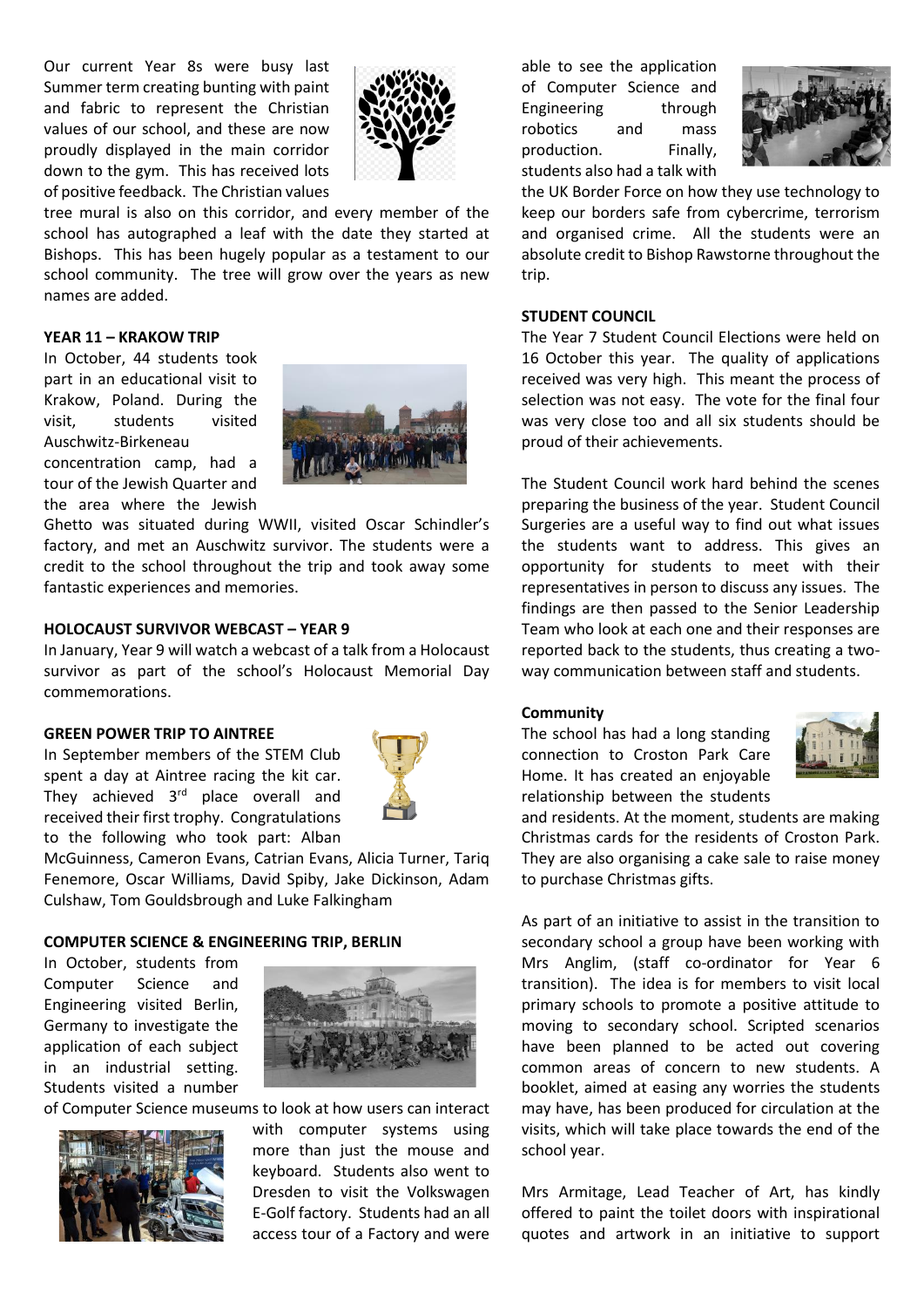wellbeing within the school. The Student Council were asked to research what quotes the students would want. They are presently holding a competition asking the student body to come up with the best quotes. The winning quotes will be used in the artwork and prizes will be awarded.

#### **Fund Raising**

Following requests for more places to eat, the Student Council came up with the idea to create an outside classroom area which doubles up as an area for use at break and lunch times. This was completed last Summer and was funded by the students.

Other initiatives to raise money to improve school life are being researched, in particular, a Murder Mystery Family Night and an Ultimate Dodgeball competition. Money raised for the dodgeball will be shared with the British Heart Foundation.

#### **VIVIT LIVE AUTOPSY**

On Wednesday 14 November four Year 10, triple Science students and Mrs Petts attended a live autopsy at West Lancashire College's new Medical School. The students spent a fascinating day learning about human anatomy from a pathologist and took part in several dissections.

#### **SCIENCE CLUB**

In Science Club this half-term, students have enjoyed learning about the science behind fireworks and making bath bombs. Using aseptic techniques to collect bacteria the students found Mr Cowley to have the

cleanest hands of those tested! Well done Mr Cowley.

#### **THANK YOU**

The MFL faculty would like to say 'muchas gracias' to our former students Eloise Frost and Mark Power and Mr Bell, grandfather of one of our Year 11 students, for the excellent work



they have done in helping our Year 10 and 11 students to prepare for their GCSE Spanish speaking assessments. We are extremely grateful to them all for their time and effort in helping students to develop their confidence, accuracy and fluency. Thank you!

#### **Journey to the Stable Performances**



performed their version of the 'Journey to the Stable' at Eccleston St Mary's Church for our associate primary

The Year 7 and Year 8 students



schools. They worked tirelessly to modernise the opening scene which was

fantastic. Beautiful singing performances were showcased from Maddison Snowden and Libby Bennet in Year 7. The students represented the school exceptionally well and really brought to

life the story of Jesus' birth in an exciting and lively format. A truly heart-warming morning was had by all the students involved and really got us all into the Christmas spirit! Thanks to all those students involved for their enthusiasm, hard work and commitment.

#### **PARENTS' EVENINGS DATES**

Year 11 - Thursday 17 January 2019 Year 7 - Thursday 7 February 2019 Year 9 - Thursday 7 March 2019 Year 10 – Thursday 21 March 2019 Year 8 - Thursday 2 May 2019

#### **ATTENDANCE**

It's been, overall, a good term for attendance, and I thank



parents as always for your continued support on this very important issue. As a school we are as understanding as we are allowed to be with regards absences, but can I please reiterate that any medical appointment cards, prescription details (photographs etc….) can be used as evidence to support authorised time off. This can be communicated via email t[o cprior@bishopr.co.uk.](mailto:cprior@bishopr.co.uk) I appreciate the support that many of you offer when time off is taken, and ask for as much communicated information as possible as we continue to monitor the attendance of our 936 students.

Have a great Christmas and a peaceful new year.

#### **SAVE THE DATE!**

On Thursday 28 February 2019 we will be hosting a human careers library. We will be looking for parents to volunteer to chat with students about their careers. If you think you



could help, please put it in your diary; more details to follow soon.

#### **Bishop Rawstorne School Direct**

Bishop Rawstorne, as part of its teaching school remit, offers a School Direct Initial Teacher Training programme. This is an exciting and innovative approach to teacher training which allows ourselves, and schools within our cluster, to create a personalised teacher training programme that ensures current and cutting edge learning.

If any of you have friends, or family members, who are interested in a career in teaching, please ask them to email the School Direct lead, here at Bishop Rawstorne - Helen Winte[r hwinter@bishopr.co.uk.](mailto:hwinter@bishopr.co.uk)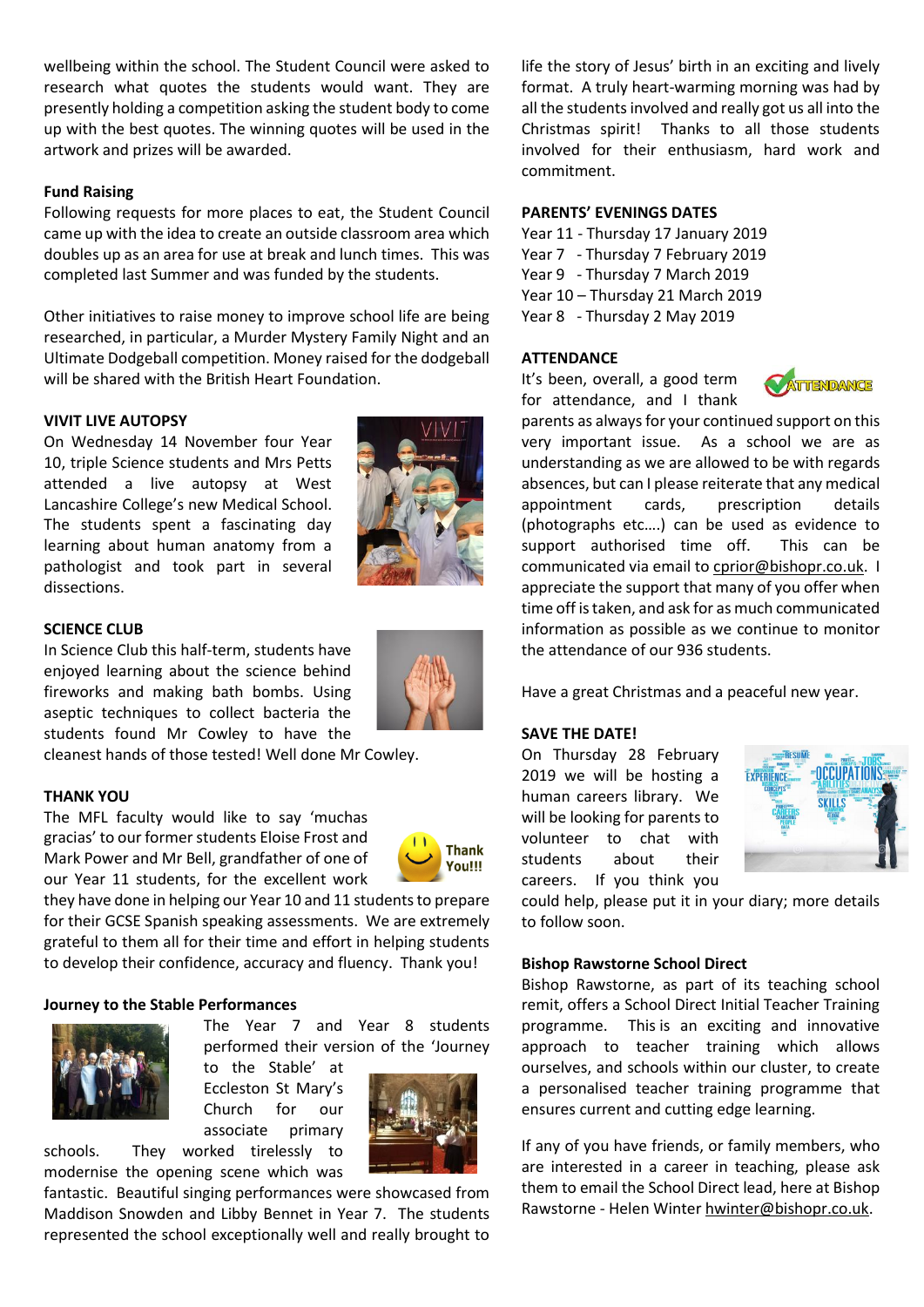#### **TERM AND HOLIDAY DATES 2018 - 2019**

#### **AUTUMN TERM 2018**

**STAFF INSET DAY – SCHOOL CLOSED Tuesday 28 August 2018**

School re-opens on Wednesday 29 August 2018 **Years 7 and 11 only**

> Thursday 30 August 2018 **All Years**

### **STAFF INSET DAY – SCHOOL CLOSED Thursday 4 October 2018 (Open Evening)**

# **SPRING TERM 2019**

## **SUMMER TERM 2019**

### **MAY DAY HOLIDAY – SCHOOL CLOSED** Monday 6 May 2019

Closure after school on Friday 24 May 2019

**STAFF INSET DAY – SCHOOL CLOSED MONDAY 22 JULY 2019 STAFF INSET DAY – SCHOOL CLOSED TUESDAY 23 JULY 2019 STAFF INSET DAY – SCHOOL CLOSED WEDNESDAY 24 JULY 2019**

Closure after school **Friday 19 October 2018** 

School re-opens on **Monday 5** November 2018

Closure after school on Friday 21 December 2018 **at 1.15pm**

School re-opens on Monday 7 January 2019

Closure after school on Friday 15 February 2019

School re-opens on The Community of Monday 25 February 2019

Closure after school on Friday 5 April 2019 **at 2.00pm**

School re-opens Tuesday 23 April 2019

School re-opens on The Contract of Monday 3 June 2019

Closure after school on Friday 19 July 2019 **at 1.15pm**

Please note that any leave of absence will only be granted in very special or exceptional *circumstances. We strongly urge parents to avoid taking children out of school for holidays during term time. The Headteacher remains the final arbiter for any requests made*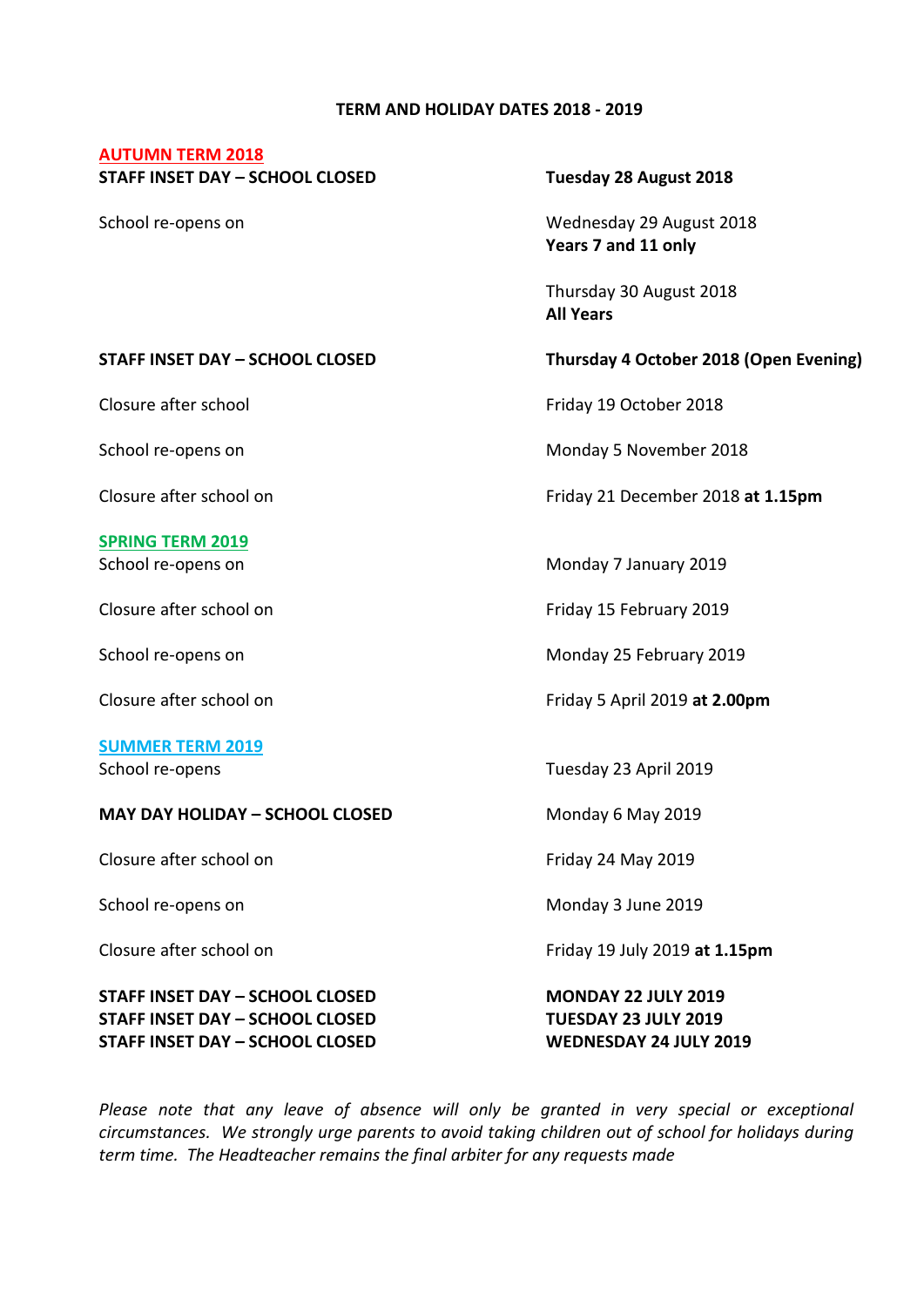# **TERM AND HOLIDAY DATES 2019 - 2020**

# **AUTUMN TERM 2019 STAFF INSET DAY – SCHOOL CLOSED TUESDAY 27 AUGUST 2019** School re-opens on The Control of the Wednesday 28 August 2019 **Years 7 and 11 only** Thursday 29 August 2019 **All Years STAFF INSET DAY – SCHOOL CLOSED THURSDAY 3 OCTOBER 2019 (OPEN EVENING)** Closure after school and Triday 18 October 2019 School re-opens on The Monday 4 November 2019 Closure after school on Friday 20 December 2019 **at 1.15pm SPRING TERM 2020** School re-opens on The Monday 6 January 2020 Closure after school on Friday 14 February 2020 School re-opens on The Communication of Monday 24 February 2020 Closure after school on Friday 3 April 2020 **at 2.00pm SUMMER TERM 2020** School re-opens Monday 20 April 2020 **MAY DAY HOLIDAY – SCHOOL CLOSED Monday 4 May 2020** Closure after school on Friday 22 May 2020 School re-opens on Monday 1 June 2020 **STAFF INSET DAY – SCHOOL CLOSED FRIDAY 26 JUNE 2020**

Closure after school on Friday 17 July 2020 **at 1.15pm**

*.*

**STAFF INSET DAY – SCHOOL CLOSED MONDAY 20 JULY 2020 STAFF INSET DAY – SCHOOL CLOSED TUESDAY 21 JULY 2020**

Please note that any leave of absence will only be granted in very special or exceptional *circumstances. We strongly urge parents to avoid taking children out of school for holidays during term time. The Headteacher remains the final arbiter for any requests made.*